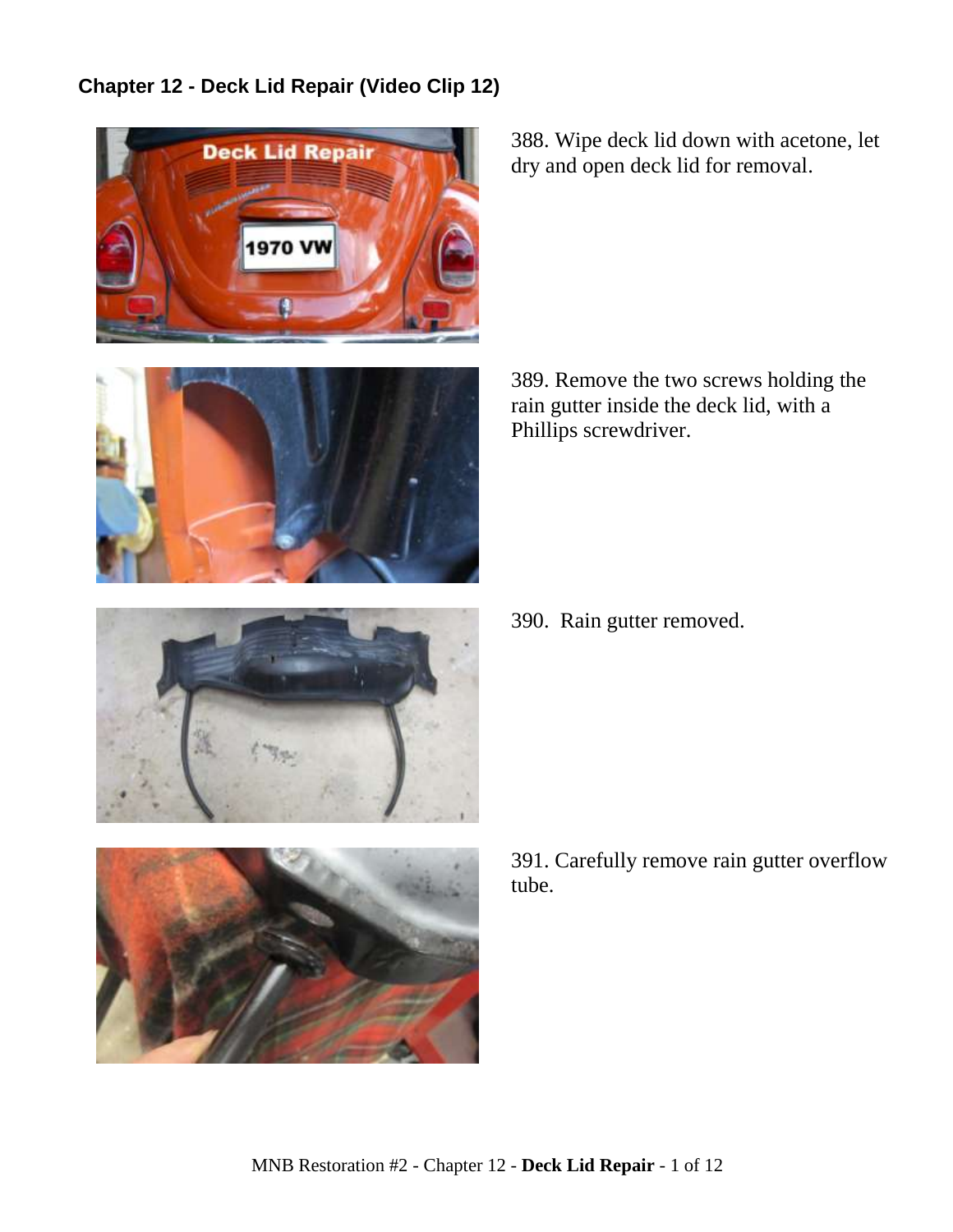



392. Tag and bag all rain gutter tubing and screws.

393. Clean up rain gutter with steel wool, 120 grit sandpaper, 220 grit wet sandpaper. Later this will be primed and painted gloss black.

394. Note the routing of the tag light wire.





395. Note the tag light wire colors to the connector.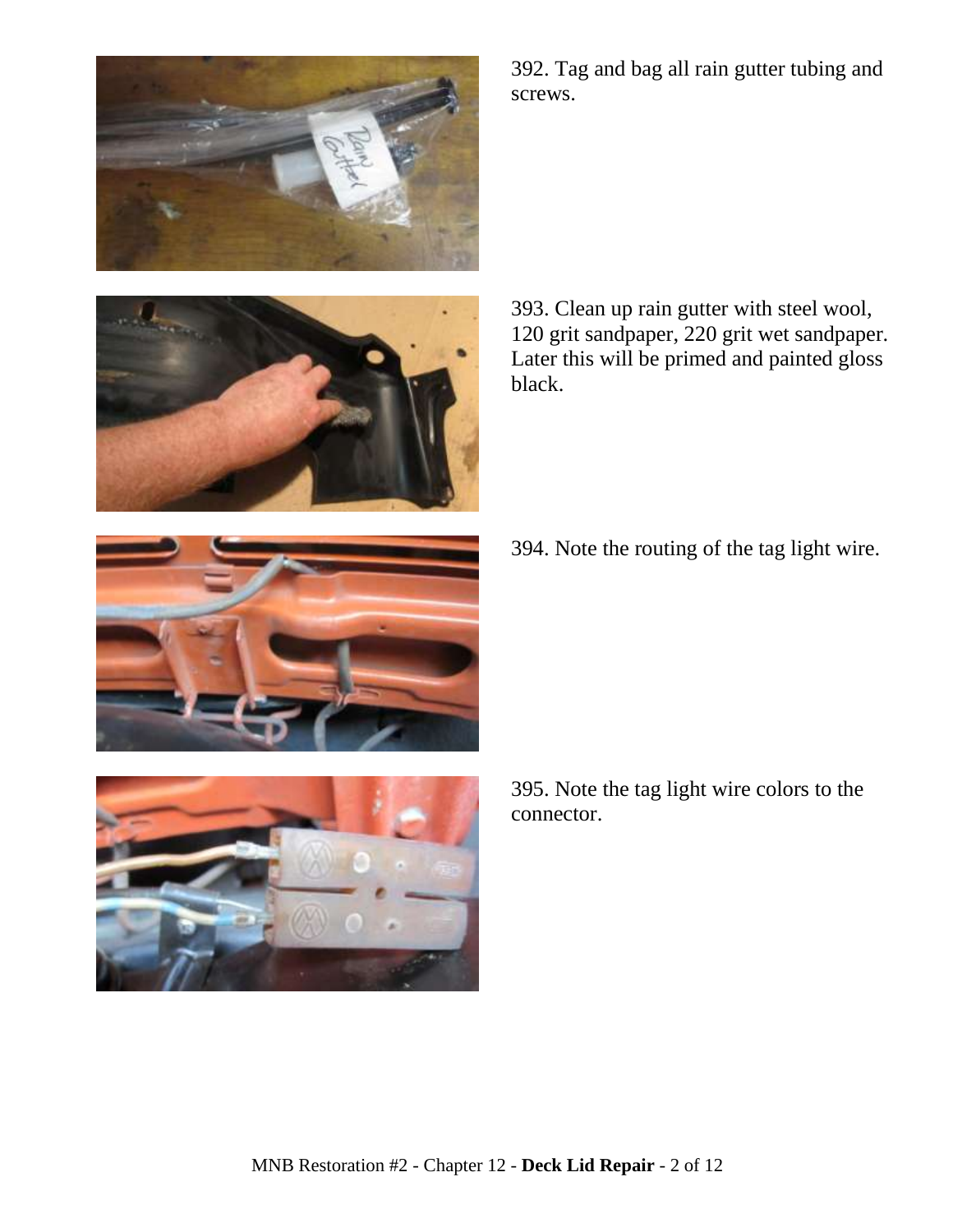

396. Label the brown and blue & white wire wires, then disconnect the wires from the connector.



397. Pry open the wire clip with a screwdriver, being careful not to pinch the wires.



398. Locate the Volkswagen emblem and the tag light holder.



399. Remove the Volkswagen emblem screw nut with a pair of pliers' from underneath the deck lid. Remove the 3 tag light nuts with a 8mm socket. The studs are M5 x 0.8 x 10mm long.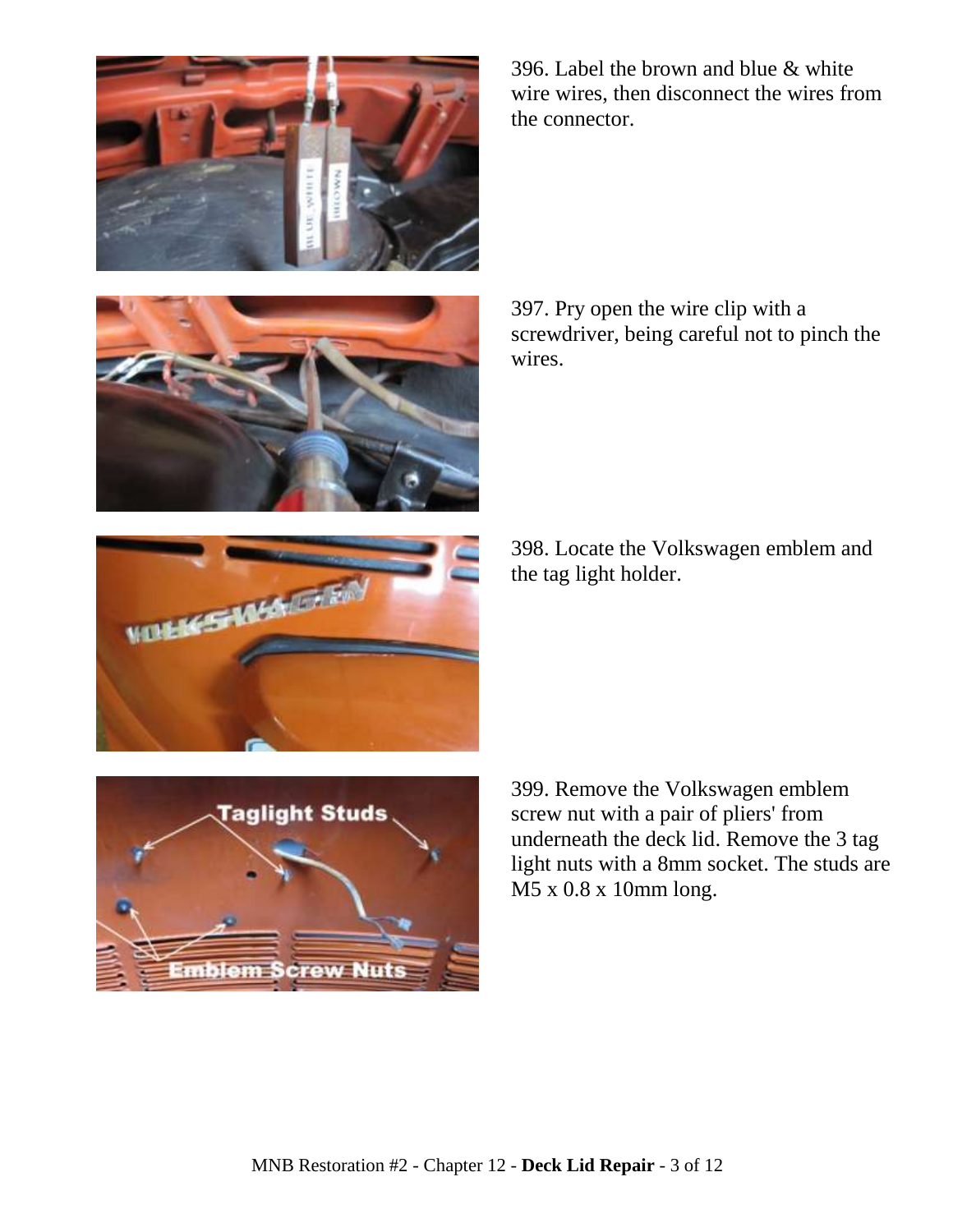



400. Close up of Volkswagen emblem screw nuts.

401. Lift off the Volkswagen emblem.

402. Lift off the tag light bracket.





403. Remove the tag light from the bracket with a Phillips screwdriver.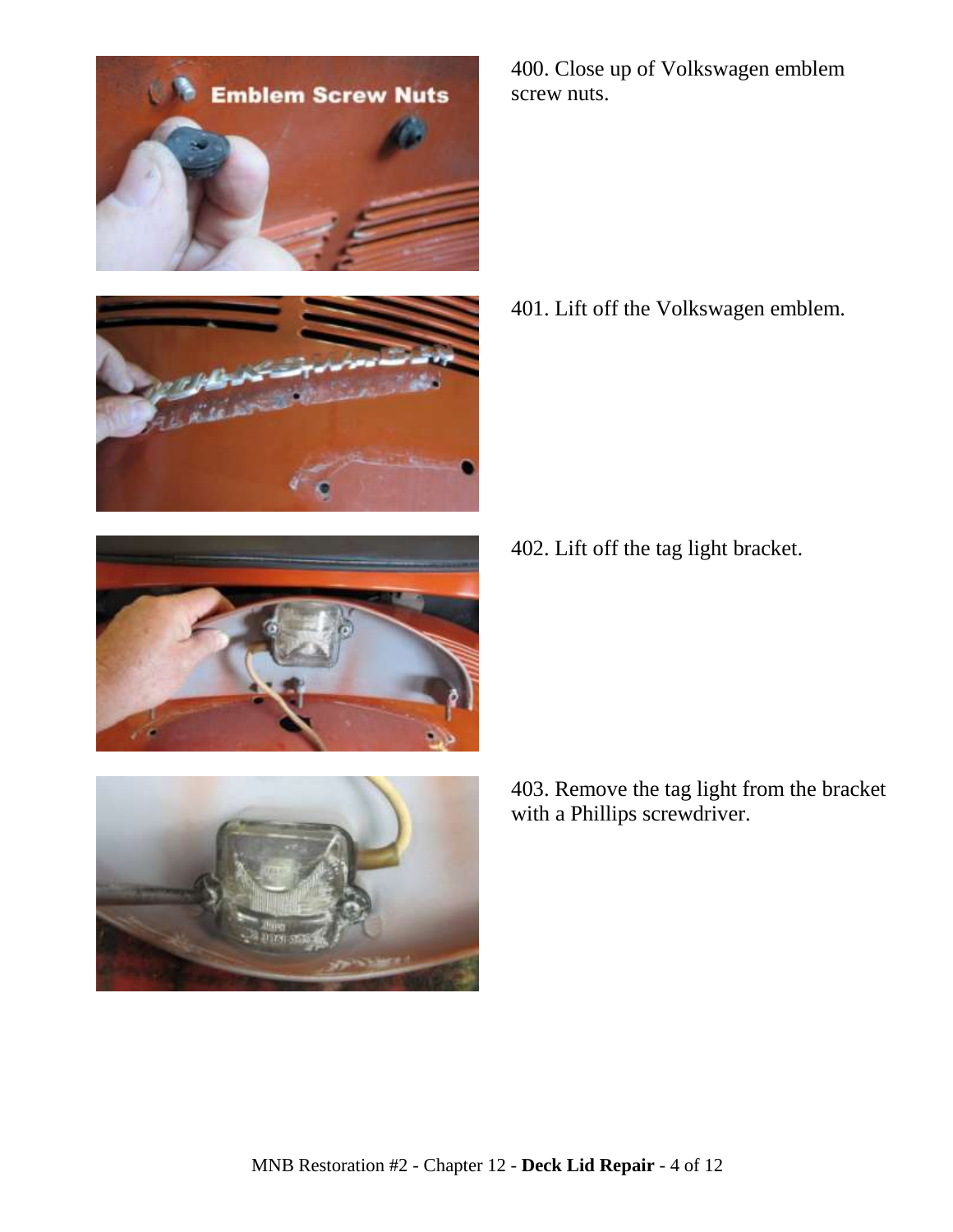







406. Later I decided to go ahead and remove the paint with paint remover. Tag light holder shown after two coats of paint remover and a little sanding and steel wool.



407. Tag and bag the light assembly and screws.

404. Carefully lift off the light assembly.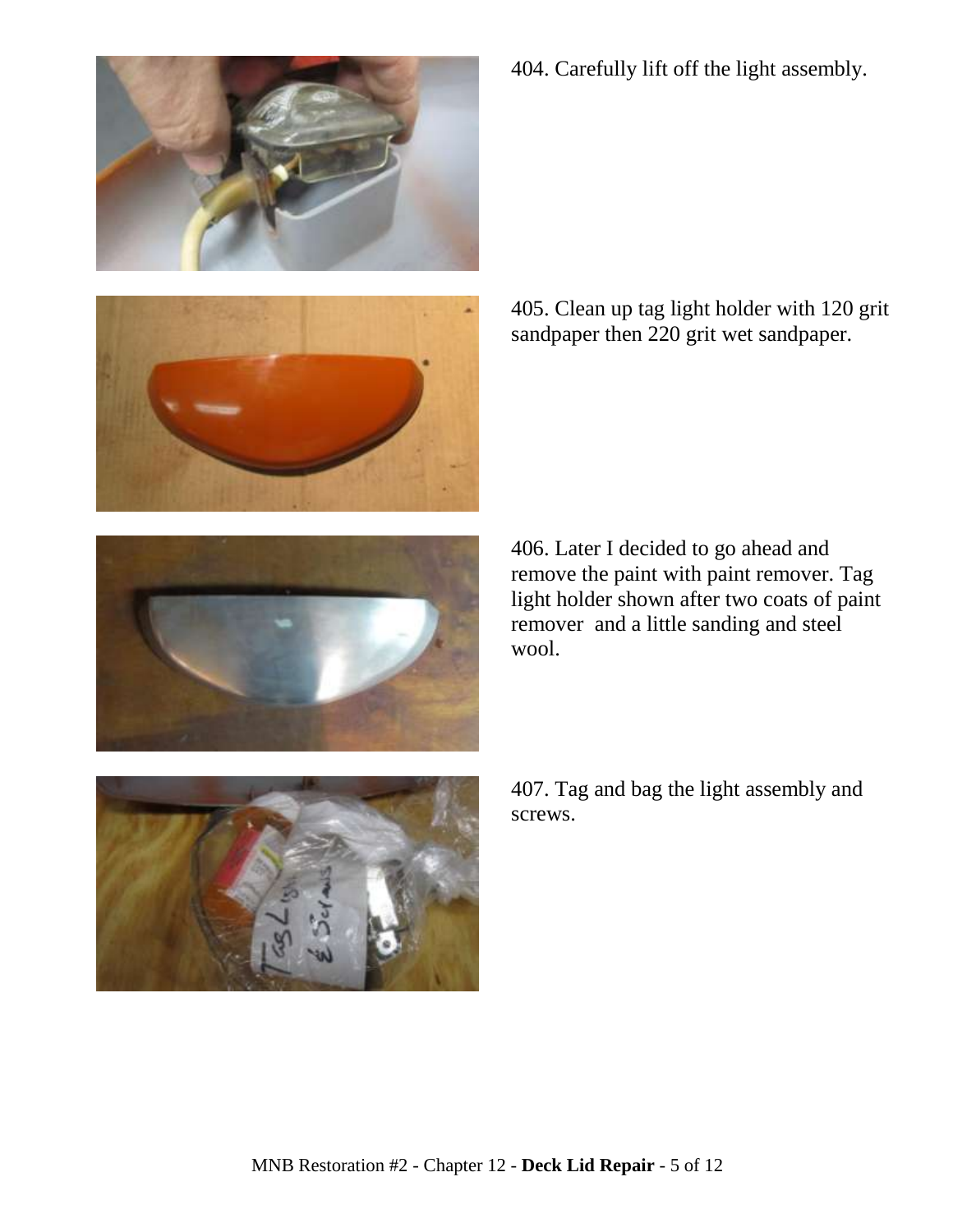





410. Remove the 4 deck lid screws (2 on each side) with a 10 mm socket. The bolts are M6 x 1.0 x 10mm long.

411. Note which holes the spring is connected to the deck lid, and squeeze the spring together with a slip-joint pliers to remove.







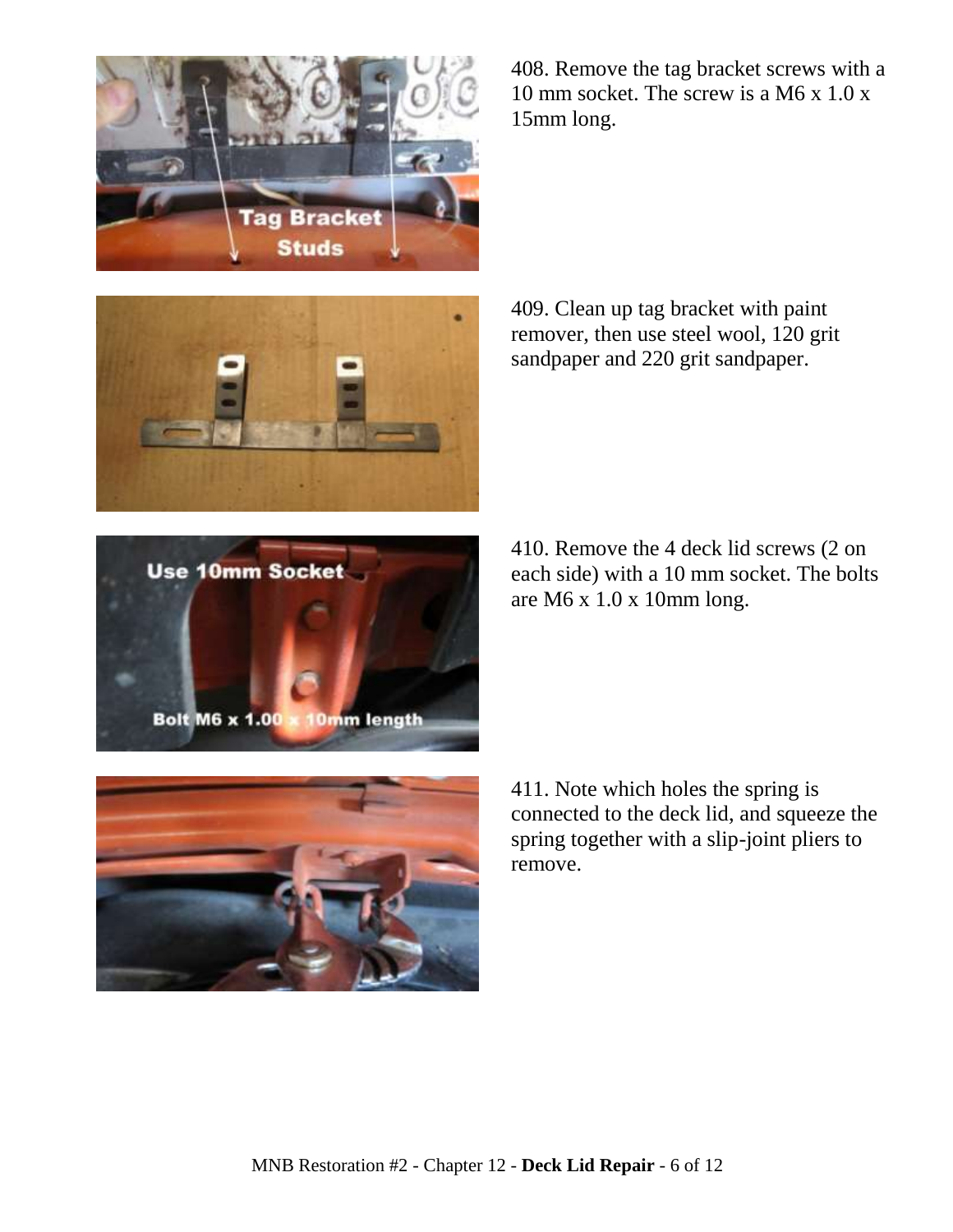



412. Remove the hood lock/latch with a Phillips screwdriver.

413. Locate the dents that need repairing.

414. Beat out the dents from the back side with a body hammer.



415. Front side of deck lid after removing the dent.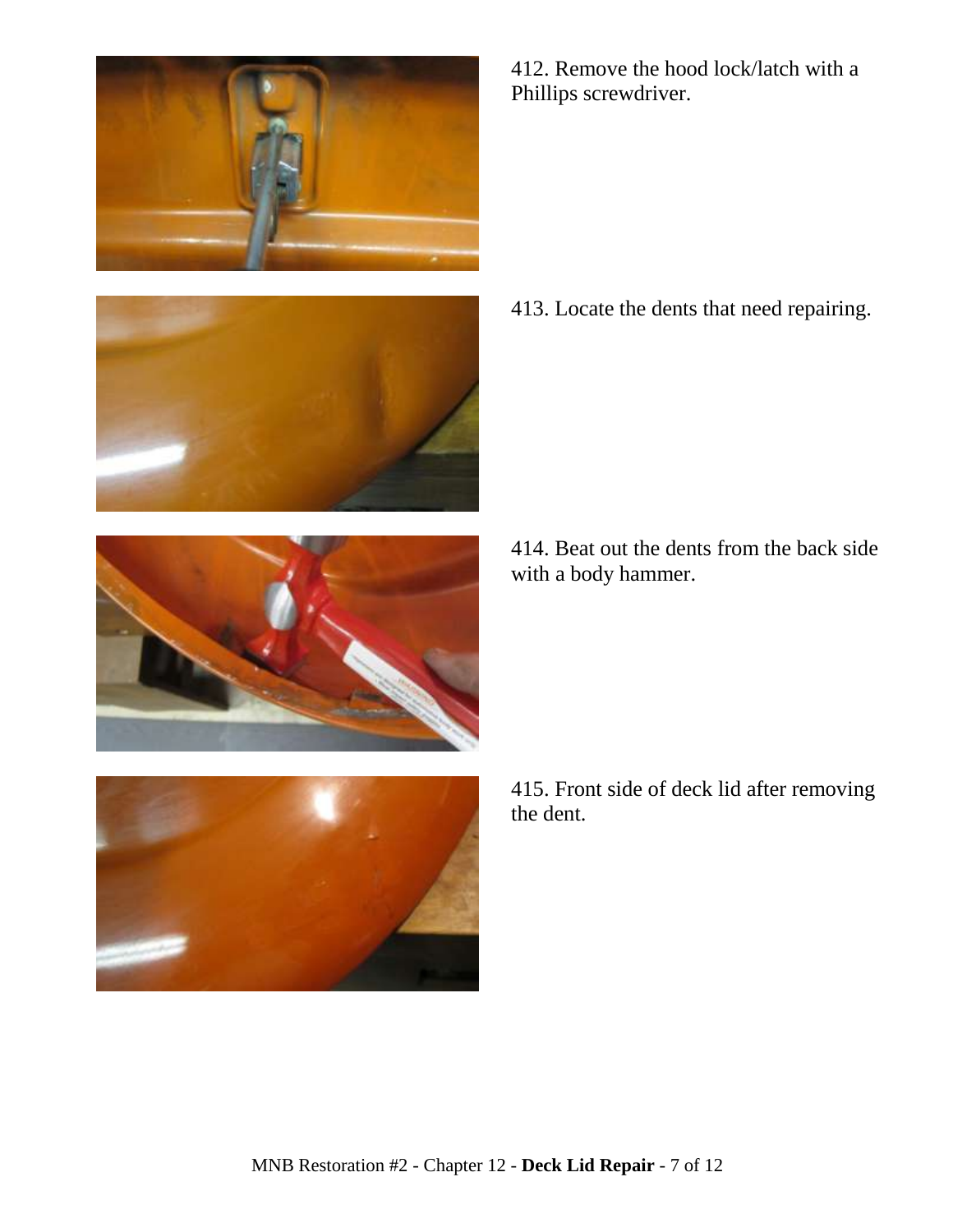



416. Front side of deck lid after 120 grit sandpaper.

417. Sand both sides of deck lid with 120 grit sandpaper.

418. Sand both sides of deck lid with 120 grit wet sandpaper.



419. Sand both sides of deck lid with 220 grit wet sandpaper.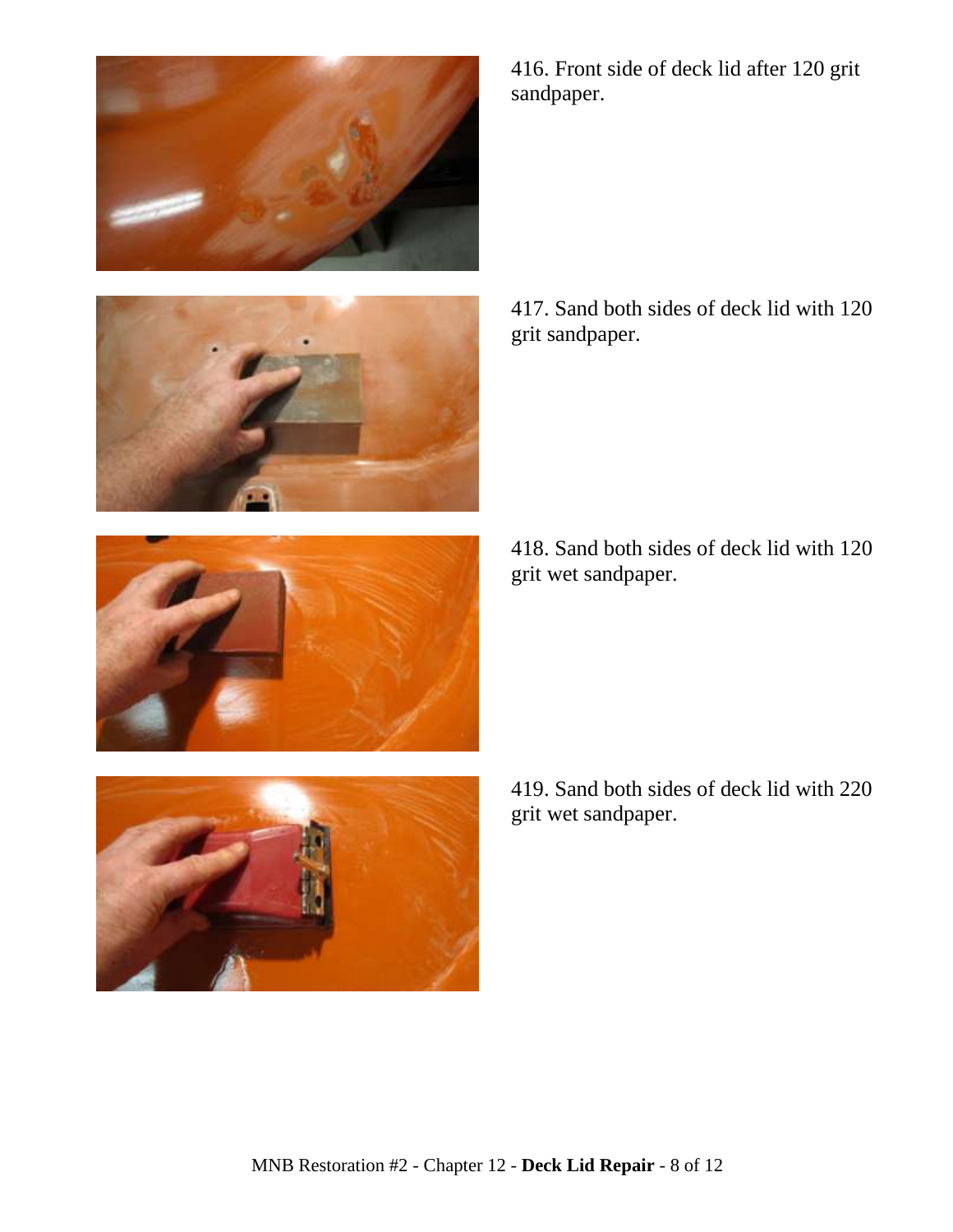







420. Wipe down with dry cloth and apply body filler, let dry and sand with 100 grit sandpaper and apply another coat of body filler, let dry and sand with 120 grit sandpaper.

## *(Work on this section - 5 Hours)*

421. The same procedures shown in detail in the fender section was used for patching dents, priming and painting. After sanding each time I washed the deck lid down with water, let dry then wiped the deck lid down with wax and grease remover with one rag and then dry with another dry rag. Then mixed paint for painting the back side. *(Work on this section - 2 Hours)*

422. Back side of deck lid after second coat of prime paint. After sanding and prepping a third coat of prime was painted on the back side.

*(Work on this section - 3 Hours)*

423. Sand the front side of the deck lid and make sure the area between the louvers are sanded well.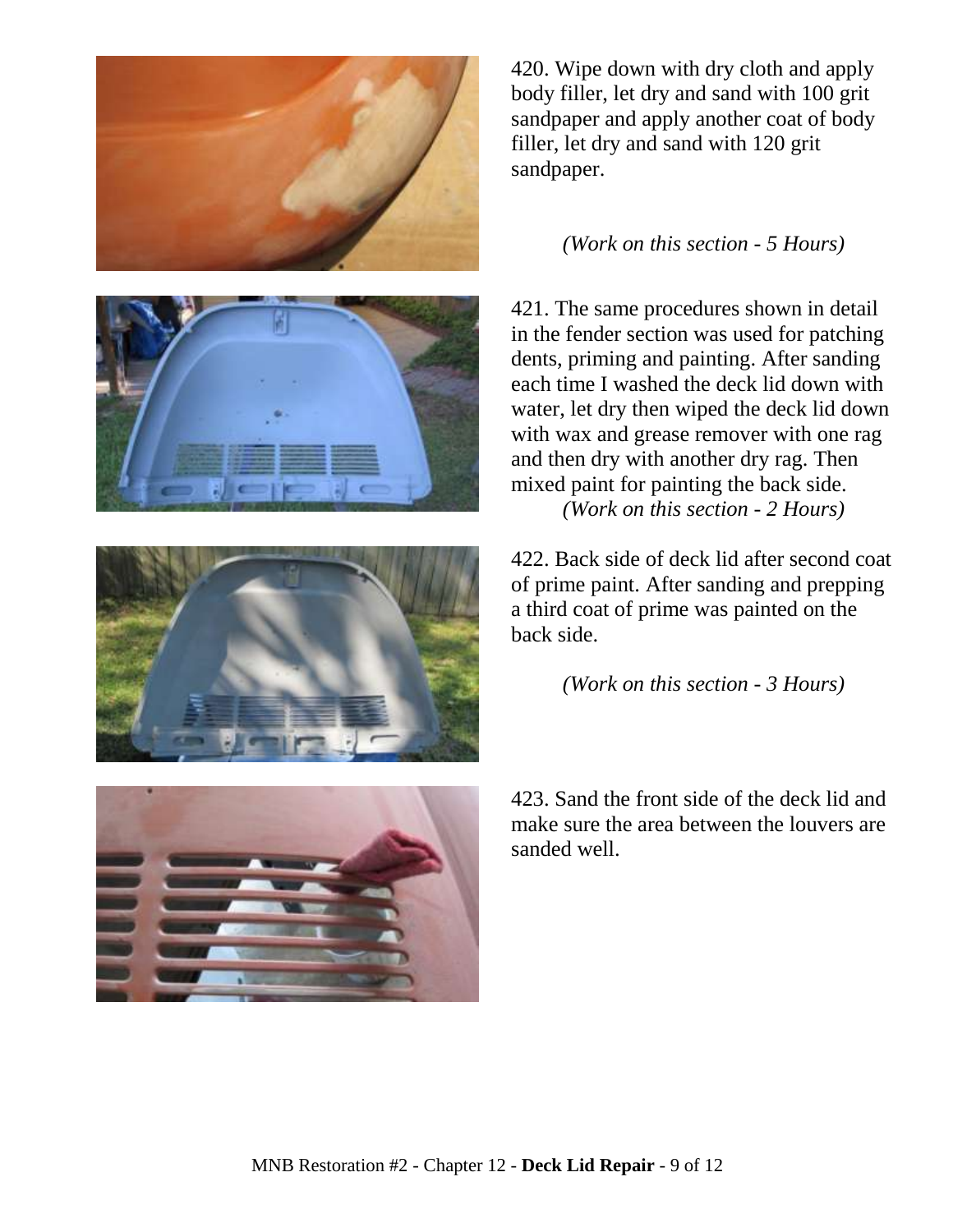





Paint **Strainers** & Stirrers

424. Wash the deck lid, let dry then wiped the deck lid with wax and grease remover with one rag and then dry with another dry rag. Then mixed paint for painting the front side.

*(Work on this section -1 Hour)* I painted the front side and was not happy with the results.

*(Work on this section -2 Hours)*

425. I will now describe some of the supplies I may have only briefly mention previously.

Wipe wax and grease remover with a clean rag and then dry with another clean dry rag prior to each coat of paint. Do not use to much, wipe and dry quickly and then wait 20-30 minutes prior to painting.

426. The paint supplier will give you some strainers and stirrers but go ahead and buy a box of strainers since you will use 2 or 3 each time you paint. Harbor Freight has 100 for about \$5.



Thinner

427. I started with Advantage 89 thinner but when I chanced suppliers for the prime I changed to the thinner below.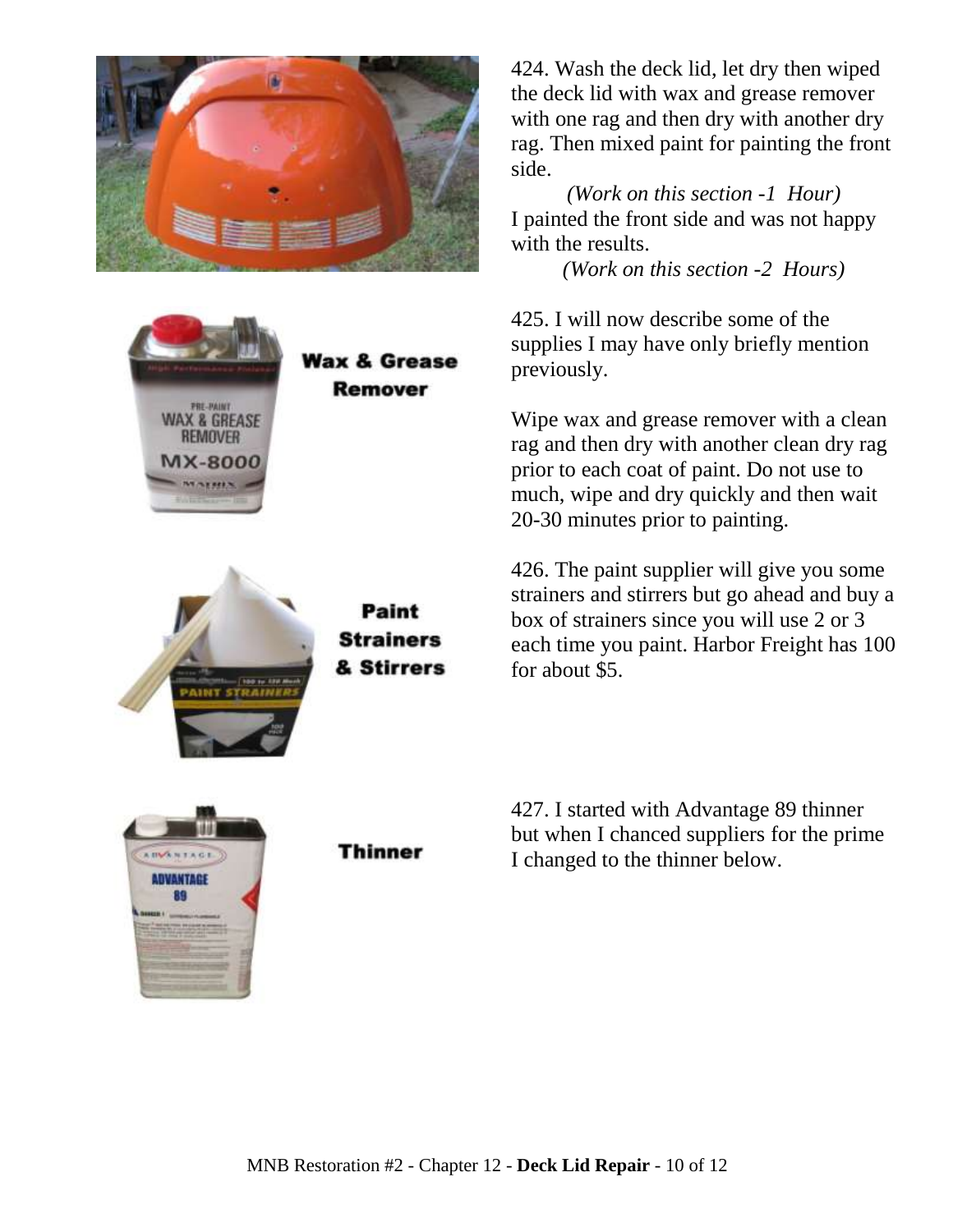